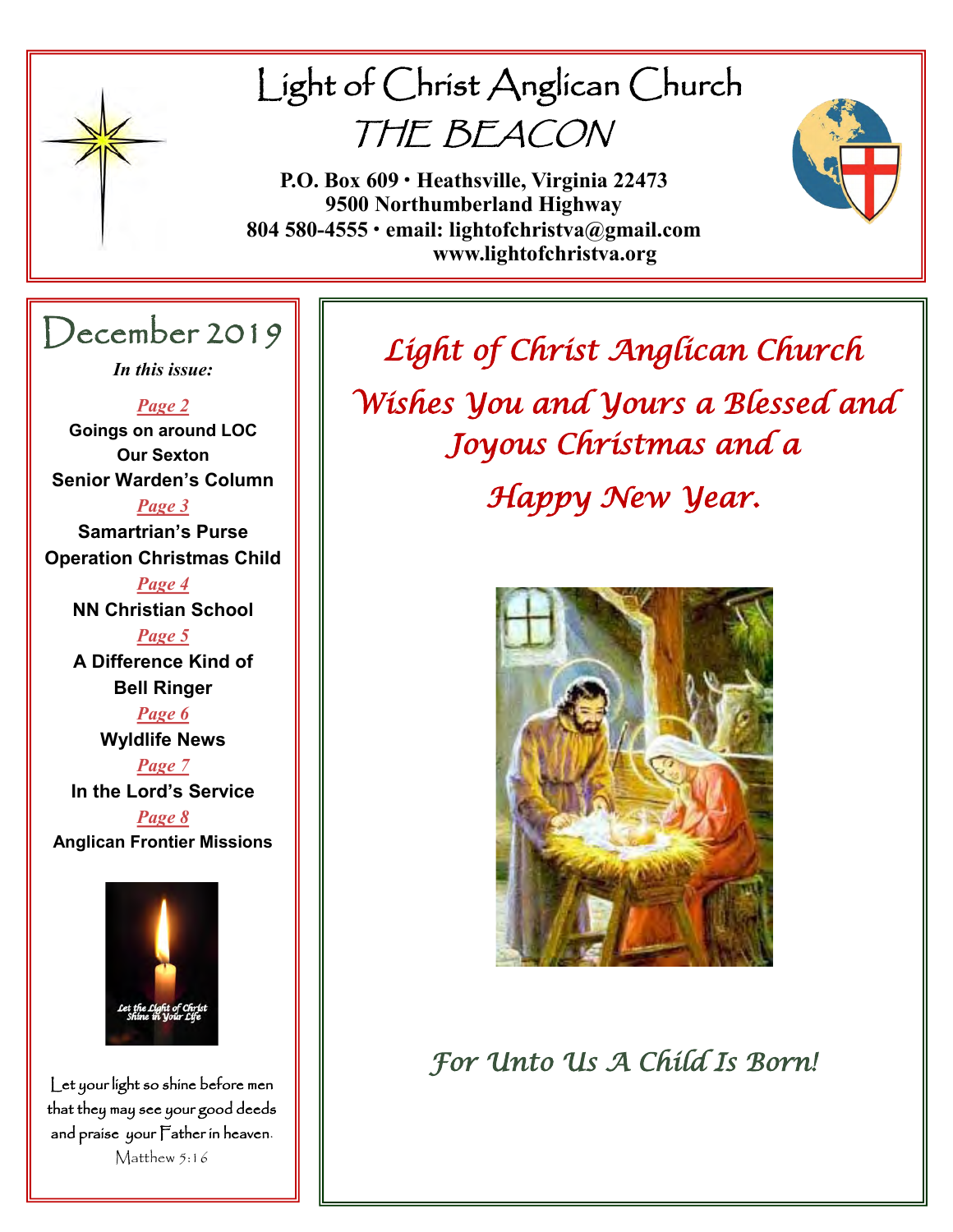# *Goings On Around The Light of Christ Congregation*

Our Annual Meeting will be held Sunday, January 12th following our morning worship. Stay tuned for more details.

Light of Christ Church is hiring for two positions: A Nursery worker and a Piano Accompanist. Please spread the word by telling your friends and neighbors. For more info call Leslye 703.725.2997.

### *Have You Met our Sexton?*

The man behind the scenes is John Frederick, III. John keeps our church clean and running smoothly, but you hardly know he is there. John was born in Baltimore to a military family who moved around a lot. They moved to the Northern Neck when he was 12 years old. John keeps busy with three jobs - in the mornings he works for the Morrisons, afternoons from 2-6 p.m. at LOC and on Saturdays he delivers furniture. John is also a Callao volunteer fireman, but his passion is deer hunting. If you happen to see John around the church, say hello and thank him for keeping our church and grounds looking so nice.



# *Senior Warden's Column*

 We have recently celebrated a wonderful Veteran's Day weekend at Light of Christ Anglican Church.

 On Saturday, with the assistance of our friends at Smithland Baptist Church, we packed sixty Christmas boxes for the Samaritan's Purse project. We began our gathering with a devotional given by Doris Myers. The fellowship flowed and as always, tasty refreshments were enjoyed.

 Sunday's luncheon honoring our Veterans was very special. It was great to have First Baptist Church and other friends share in our celebration. The Parish Hall looked beautiful and once again, our LOC chefs provided a magnificent feast.

 It took many hands to make these events such a success. My thanks and appreciation to each and everyone; especially Carl Smith, Marie Carstensen, and Father Ed Moore for their leadership.

 As we celebrate a day of Thanksgiving, I recognize how grateful we should be to our Lord who has blessed and provided for us.

 Although we continue to feel the weight of dear ones who have passed, and miss those who are currently suffering, we can also rejoice in answered prayers, the goodness of those angels in our midst who have seen needs and quietly met them. Thank you!

 Veteran's Day weekend was a fine example that by working together, we can accomplish good things. Like the "Little Engine That Could" we're on track and chugging along. Team Work!

Psalms 118:24

Barbara Seed Sr. Warden

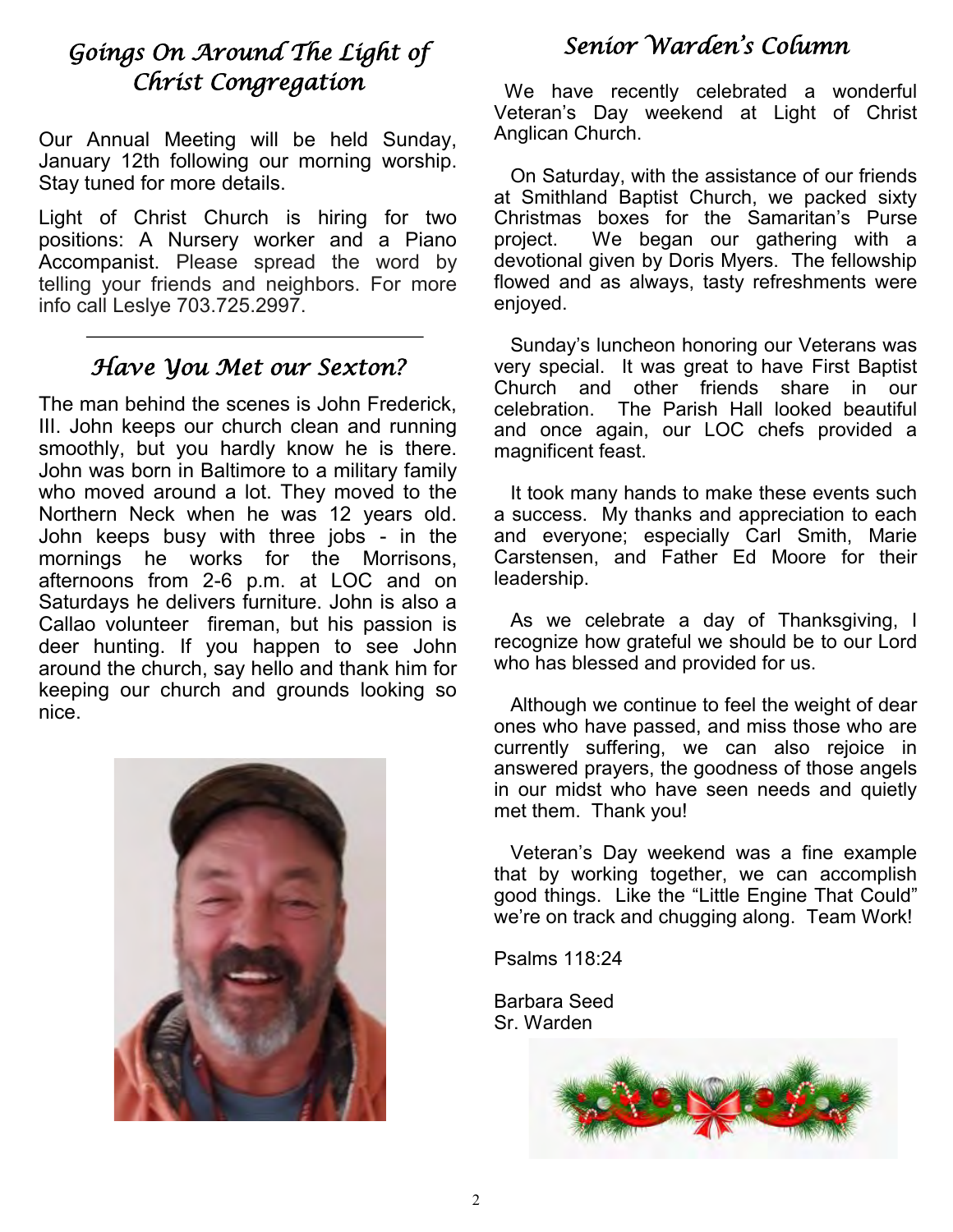### *Samaritan's Purse Operation Christmas Child*

**THANK YOU** to everyone who contributed time, money, and/or items to fill our shoeboxes this year!! We had a very successful day with a total of 19 people present to help with this project, including 2 men and 2 children. This year LOC extended an invitation to our neighbor, Smithland Baptist, who accepted and joined us! It was truly a blessed day together.

We also want to thank everyone who participated in this project. We started our day with a lovely breakfast provided by Donna Soule and Melinda Floom, followed by a devotion and scripture by Doris Myers. Melinda then gave instructions for the day, and we started packing. Thank you, Cheryl Swann, for your help in planning. Together, with Smithland Baptist, we packed a total of 60+ boxes. These boxes will find their way to children all over the world, spreading the love of Jesus. Our day ended as our Deacon, Mary Swann, prayed over the shoeboxes and for the children who would receive them.

We deeply appreciate the efforts of Julie<br>Pritchard, who oversees this ministrv Pritchard, who oversees this ministry throughout the year and keeps us on track to get our shoeboxes done. This is truly a gift of love on her part to work through all the organizational and administrative steps necessary. Thank you, Julie!

The Women's Ministry contributes funds for shoebox postage and shipping costs. This would not be possible without the proceeds from our successful Thrift Shop. Please continue to support the shop, so that we can continue to support our many outreach projects and local community organizations.

In all, it was a lovely day with lots of fellowship and laughter. Thank you to everyone who helped to make this year's Operation Christmas Child project successful.

## *More Shoebox News*

The comments below were given in writing by members of Smithland Baptist Church. They were four of the eight members of their church who joined us in packing the shoeboxes for Samaritan's Purse on Nov. 9, 2019.

"The event was well organized and there were plenty of people packing. It did not take much over an hour and it is an event we look forward to every year." Gloria and Greg Johnson

"I think the joint packing was great. Well organized. It was great to share in an outreach event. I am glad there was not any "them and mine" mentality. It was GOD'S work. Glad I went." Pat Cole

"I love new ventures and do so appreciate all the effort, organizing, and warm welcome to us from Light of Christ. We make God smile when we work together. To God be the glory!" Saddie Piggott.

Melinda Floom



Doris Myers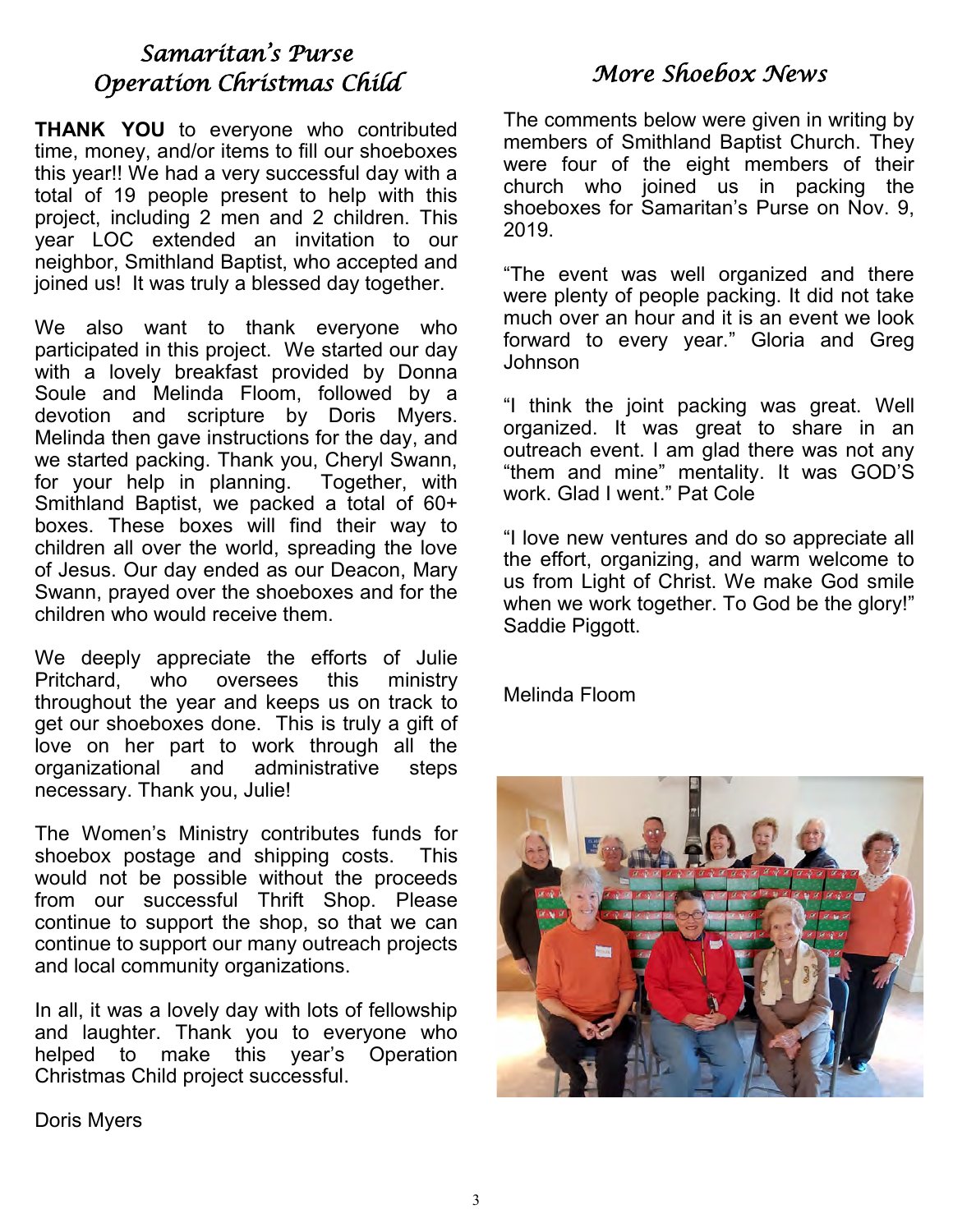

# *Northern Neck Christian School*

- **The NNKCS students are exploring many Montessori activities, they are singing and learning Bible verses about Jesus.**
- **In a group and individually they are learning the sounds of letters to lay the foundation for reading. Also learning numbers, counting and quantity.**
- **We'll be celebrating Thanksgiving with crafts, songs and special treats. The parents will join us for snacks.**
- **Students are learning the NNKCS Motto: "God is good all the time, all the time, God is good."**
- **Everyone has fun playing a game of tag.**







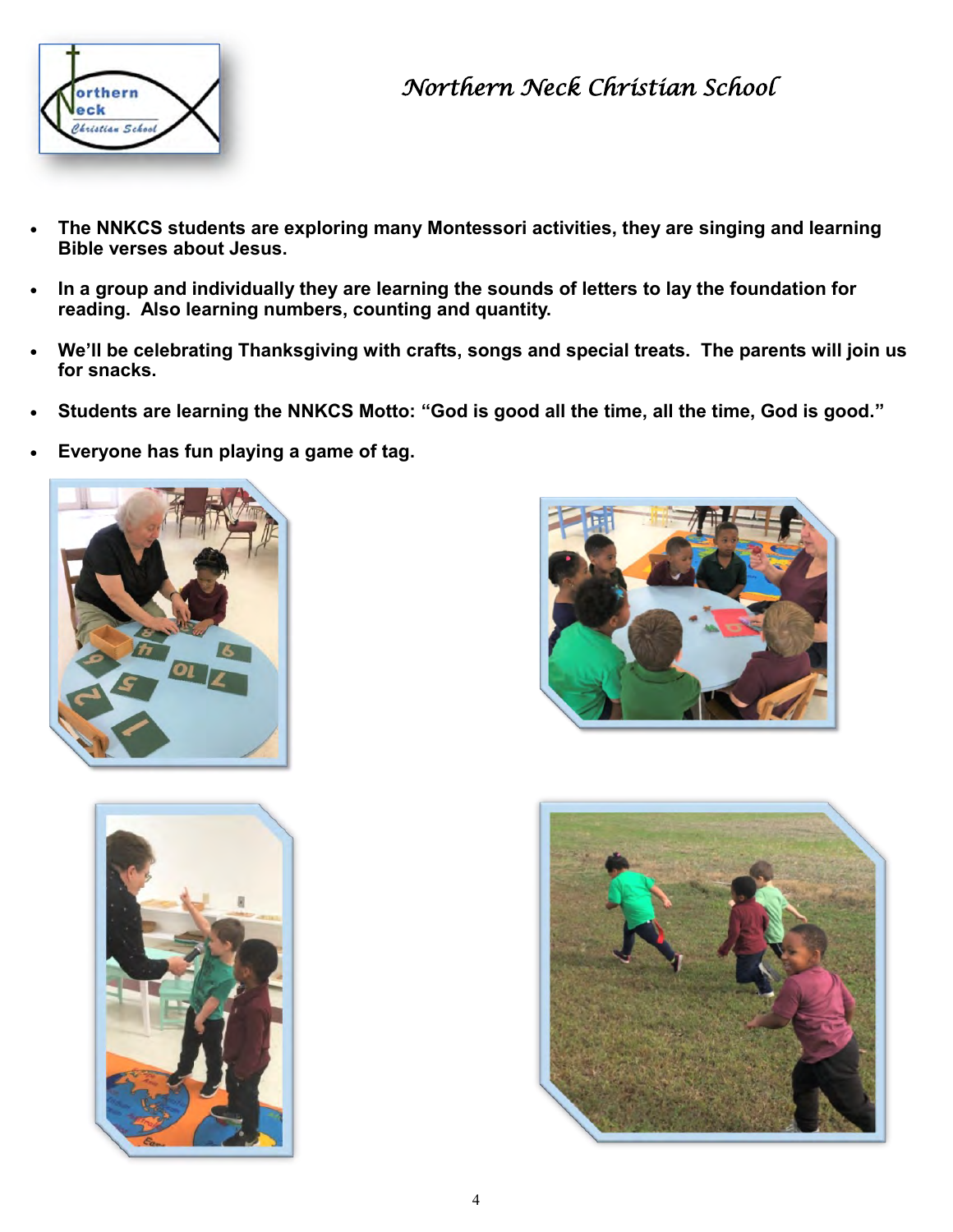# *The Bells of the West Point Cadet Chapel*

Here at Light of Christ Anglican Church we have bells and bell ringers and enjoy their performances. But although not well known, even by West Point graduates, there are also bells in the protestant chapel at the United States Military Academy—12 bells, in fact, each weighing hundreds of pounds. You may know that the academy is located on the western bank of the Hudson River. And since the huge chapel stands on one of the highest sites of the academy grounds, when the bells are pealed, they can be heard for miles up and down the river. The chapel itself, built of granite in 1910, is one of the largest Gothic cathedrals in the US, and its famous organ is the largest church organ in the world, with over 21,000 pipes. But the organist does not play the bells. This is done by voluntary cadet chimers, of which I was one. How this works is a little-known story, even at West Point. In fact, the small group of chimers were almost like a secret society and didn't even know the names of all the others in the group. Few, if any, of my classmates to this day know that there were chimers, or even what being a chimer meant. But my dear wife Joan thinks I should tell my chimer story. So here goes.

The belfry of the chapel is a granite tower 60 feet above the ground. The bell rope of each bell drops down about 25 feet to an open space in the base of the tower where it is attached to its own lever in a strong wooden console. The console is about 8 feet wide and features a platform on which the chimer stands. Each lever has a polished wooden handle about a foot in length which extends out over the platform. To ring a bell, its respective lever must be pushed down by the chimer, who must move right and left along the platform in order to reach all the bell handles. Each handle requires a pressure of about 25 lbs., which requires the chimer to lean into the console with all his weight while at the same time moving constantly in order to reach the next note. Yes, there is music composed for just 12 notes, and the console also features a music rack which contains the small book of songs from among which the chimer can choose what to "play." Some are wellknown hymns, and there are Christmas carols for the Christmas season. So naturally chimers must be able to read music, in addition to being in good physical condition. During the academic year the bells are pealed each evening at 6:00pm for 15 minutes, beginning with a standard peal that uses

all the bells. After the opening peal the chimer can choose the remaining songs. The chimers, by the way, cannot see the bells from the console because of the vast masonry construction of the tower, which only allows room for the bell ropes to descend. There is no practice console, by the way. A new chimer goes up in the tower with an experienced chimer and watches for a couple of times, knowing that when he goes solo, thousands of people will hear any mistake he makes. So even though the 12-note music is not difficult, one's attention is required.

But that's not the whole story. The way the chimer gets up to the bell tower is quite an adventure. The chapel is a medieval design like the large cathedrals of Europe, with a huge vaulted and curved high ceiling over the nave. One gains access to the tower by ascending a narrow stone staircase near the main entrance. Public use of this staircase is prohibited by a metal gate which must be opened with a large metal key. At the top of the winding staircase is a plain wooden catwalk about 100 yds. long, lighted at night by only two bare bulbs. This rough catwalk is above the vaulted ceiling and extends the entire length of the cathedral to the masonry wall of the tower, at which point one must stoop low to pass through an opening in the wall only four feet high. Once there another bare light bulb hanging over the console can be switched on. So not only does the chimer see a part of the cathedral not open to the public, but in the fall and winter evenings he is all alone in the huge empty and darkened cathedral, having gained access using medieval-sized keys. *Phantom of the Opera*, anyone?

Tony Blackstone

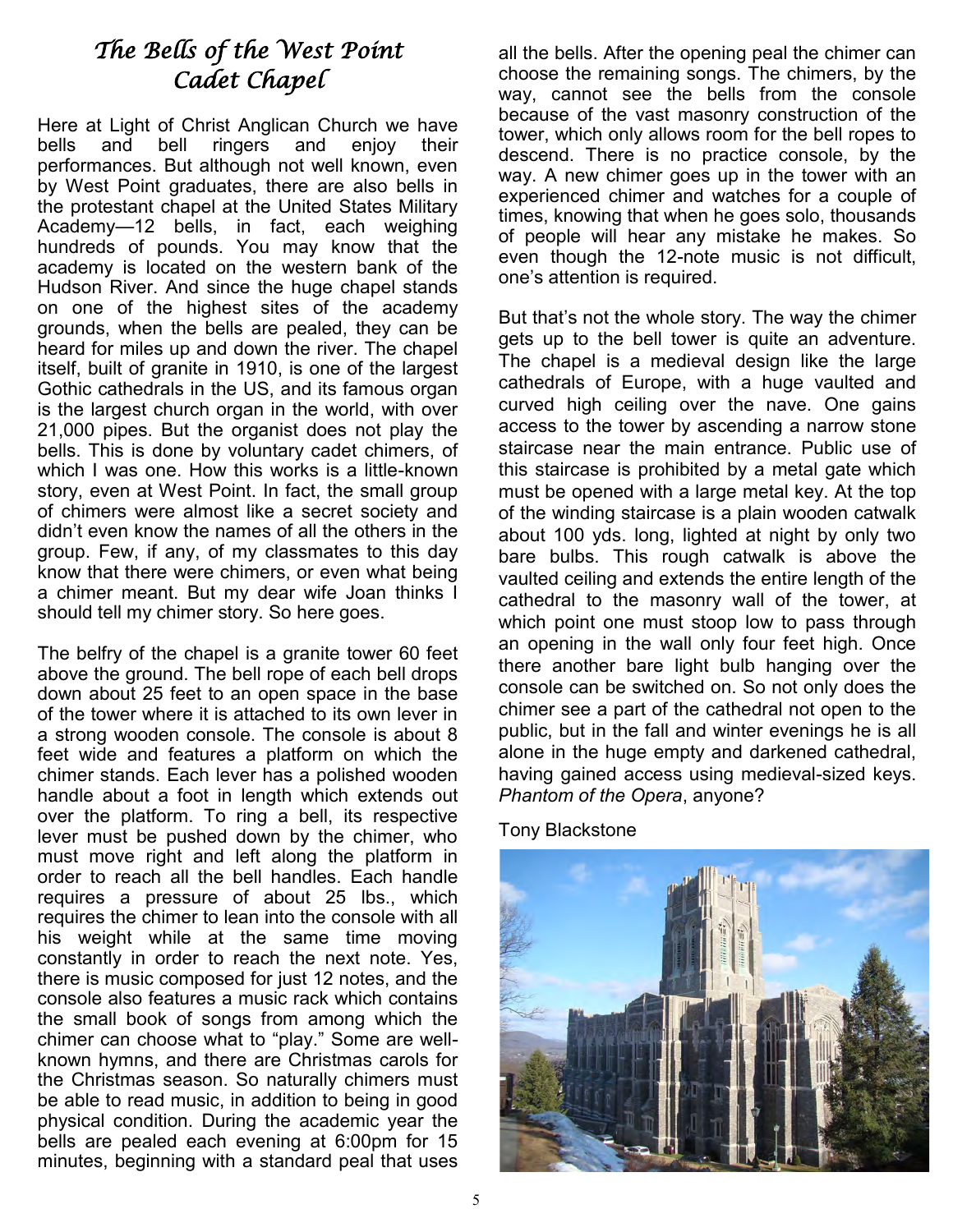# *Northumberland County Young Life & WyldLife Update*

This month has been a busy one for Northumberland WyldLife! We had our monthly WyldLife Club at the beginning of the month and our kids had a blast dressing in their costumes, getting messy with some pumpkins, and hearing about how Jesus wants to know the real us. At Campaigners, we talked about Jesus washing the disciples' feet and the ways we can be humble like Jesus at school and with our families. We also took our fall trip to Great Wolf Lodge! We took 26 students and five brave leaders for a crazy 36 hours at this water park resort!



Taking kids out of the area and to a camp experience is one of the favorite parts of my job. Something special happens when the kids our leaders have been working hard at building relationships with get to be away from home in a different, Christ-filled environment. This weekend serves as an awesome launching point for deeper conversations about Jesus and opportunities to follow up and keep strengthening relationships with kids. Some of our kids whom we have known for over a year now are starting to have deeper questions about faith and it is clear that they trust us enough to ask those questions. What a privilege! This year I was especially surprised at how the Lord moved by bringing three new students that signed up literally the morning we left! I met them on Saturday morning and they were shy and nervous to be going away with strangers. However, by Saturday night we were dancing and singing at the top of our lungs to karaoke together! This is why weekends like this are special. Whether we have known the students for 2 years or 2 hours, we get to show them that we care for them and invite them into a full life with Jesus. Please continue to pray for all our students to have a desire to know Jesus, and especially for the new students we have just met that we can continue to build our relationships with them and continue to point them to Christ.

WyldLife will be selling our extra wreaths and greenery items again this year! We have four 28" evergreen wreaths, four 22" evergreen wreaths, five garland strands, three centerpieces, and two door swags available. Please call Laura at (540)333-4593 if you would like to reserve an item, otherwise we will be selling them after the service on Sunday, December 8.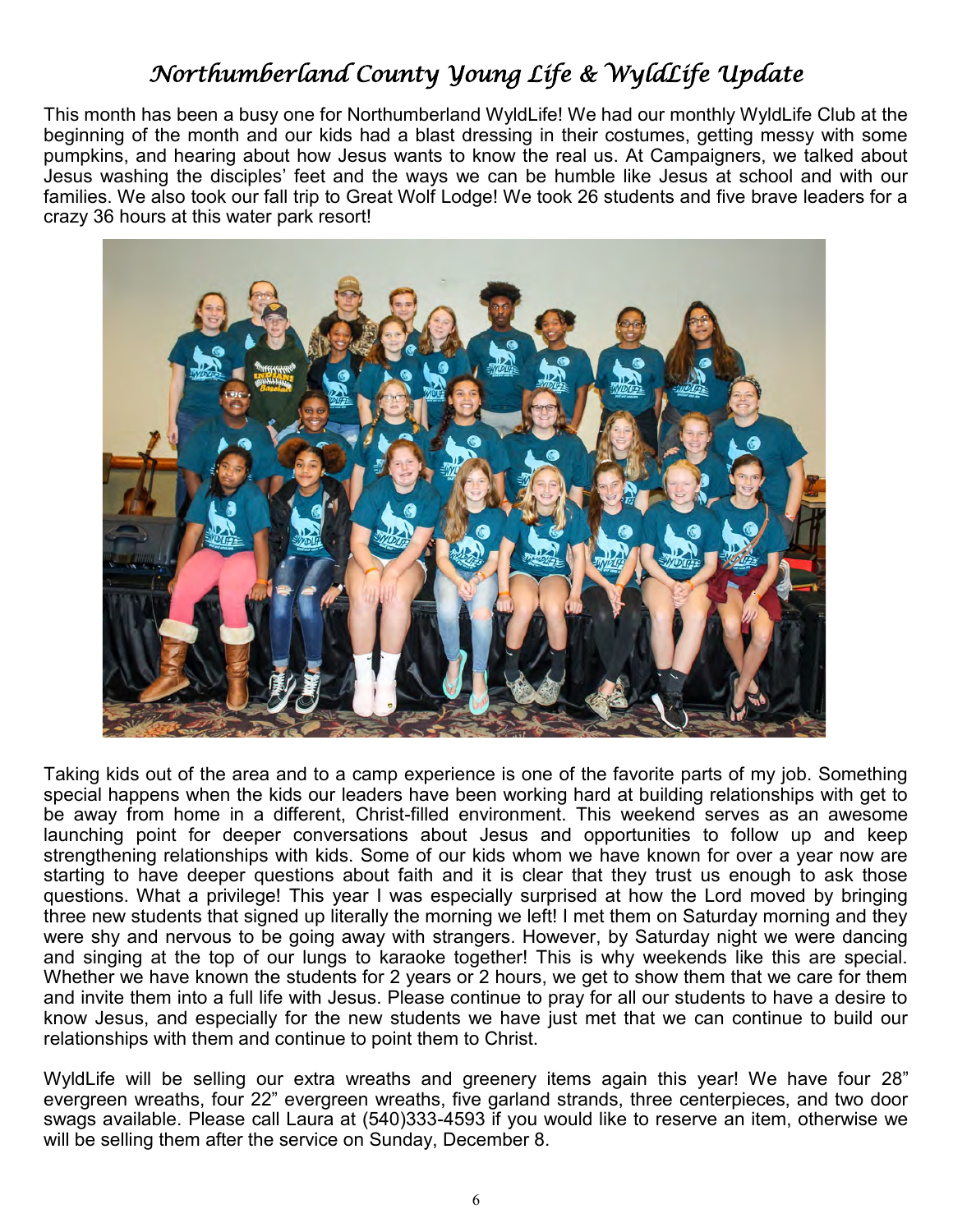# **IN THE LORD'S SERVICE**

#### **Acolytes**

- Dec. 1 Ed Feddeman
- Dec. 8 Marie Carstensen
- Dec. 15 Jane Wrightson
- Dec. 22 Constance McDearmon
- Dec. 24 Ed Feddeman
- Dec. 29 Marie Carstensen

#### **Lesson Readers**

- Dec. 1 Tony Blackstone (L) Joan Blackstone (P)
- Dec. 8 Jeanne Hickey (L) Ernie Proctor (P)
- Dec. 15 Howard York (L) Sandi Ward (P)
- Dec. 22 Jim Conley (L) Lyn Conley (P)
- Dec. 24 Charlaine Andrulot (L) Marie Carstensen (P)
- Dec. 29 Phyllis TeStrake (L) Betty Dillingham (P)

#### **Eucharist Ministers**

- Dec. 1 Harrison & Priscilla Williams
- Dec. 8 Tom Zamaria, Lucy Logan
- Dec. 15 David Gwaltney, Lucy Logan
- Dec. 22 Tony Blackstone, Suzy Norman
- Dec. 24 Harrison & Priscilla Williams
- Dec. 29 Tom Zamaria, Constance McDearmon

#### **Ushers**

- Dec. 1 Bill & Charlaine Andrulot
- Dec. 8 David Gwaltney, Jim Logan
- Dec. 15 Tom & Alison Kimmitt
- Dec. 22 Howard York, Dave Peresluha
- Dec. 24 Stan Rasberry, Chris Cralle
- Dec. 29 Doug & Courtney Ludeman

#### **Altar Rail Ministers**

- Dec. 1 Ernie Proctor, Marion Mitchell
- Dec. 8 George Beckett, Lyn Conley
- Dec. 15 Jim Conley, Constance McDearmon
- Dec. 22 Steve Proctor, Marion Mitchell
- Dec. 24 Ernie Proctor, Donna Soule
- Dec. 29

### **Greeters**

- Dec. 1 Phyllis TeStrake Dec. 8 Julie Pritchard Dec. 15 Cheryl Swann Dec. 22 Doris Myers Dec. 24 Jeannette Cralle
- Dec. 29 Fred Wimberly

#### **Counters**

December Bob Norman, Courtney Ludeman

#### **Nursery will be closed until Further notice.**

# **Vestry Person on Duty**

- Dec. 1 Dave Peresluha<br>Dec. 8 Alison Kimmitt
- Dec. 8 Alison Kimmitt<br>Dec. 15 Barbara Seed
- Barbara Seed
- Dec. 22 Ernie proctor
- Dec. 24 Randy Smith
- Dec. 29 Dave Peresluha

#### **December Birthdays**

- Dec. 2 Bob Norman, Fred Woodard
- Dec. 5 Bonnie Odend'hal
- Dec. 10 Jim Logan
- Dec. 17 Daniel Mochamps
- Dec. 18 Carl Smith
- Dec. 26 Ernie Proctor
- Dec. 27 Jan Beckett, Hannah Hamlett
- Dec. 28 Marion Mitchell

**O God, our times are in your hand: Look with favor, we pray, on your servants named above, as they begin another year. Grant that they may grow in wisdom and grace, and strengthen their trust in your goodness all the days of their lives; through Jesus Christ our Lord. Amen.**

#### **December Anniversaries**

- Dec. 22 Herb and Pam Smith
- Dec. 28 Joan and Tony Blackstone Linda and Rich Riddell

**O God, you have so consecrated the covenant of marriage that in it is represented the spiritual unity between Christ and his Church: Send your blessing upon these your servants [as they begin another year], that they may so love, honor, and cherish each other in faithfulness and patience, in wisdom and true godliness, that their home may be a haven of blessing and peace; through Jesus Christ our Lord, who lives and reigns with you and the Holy Spirit, one God, now and for ever. Amen.**